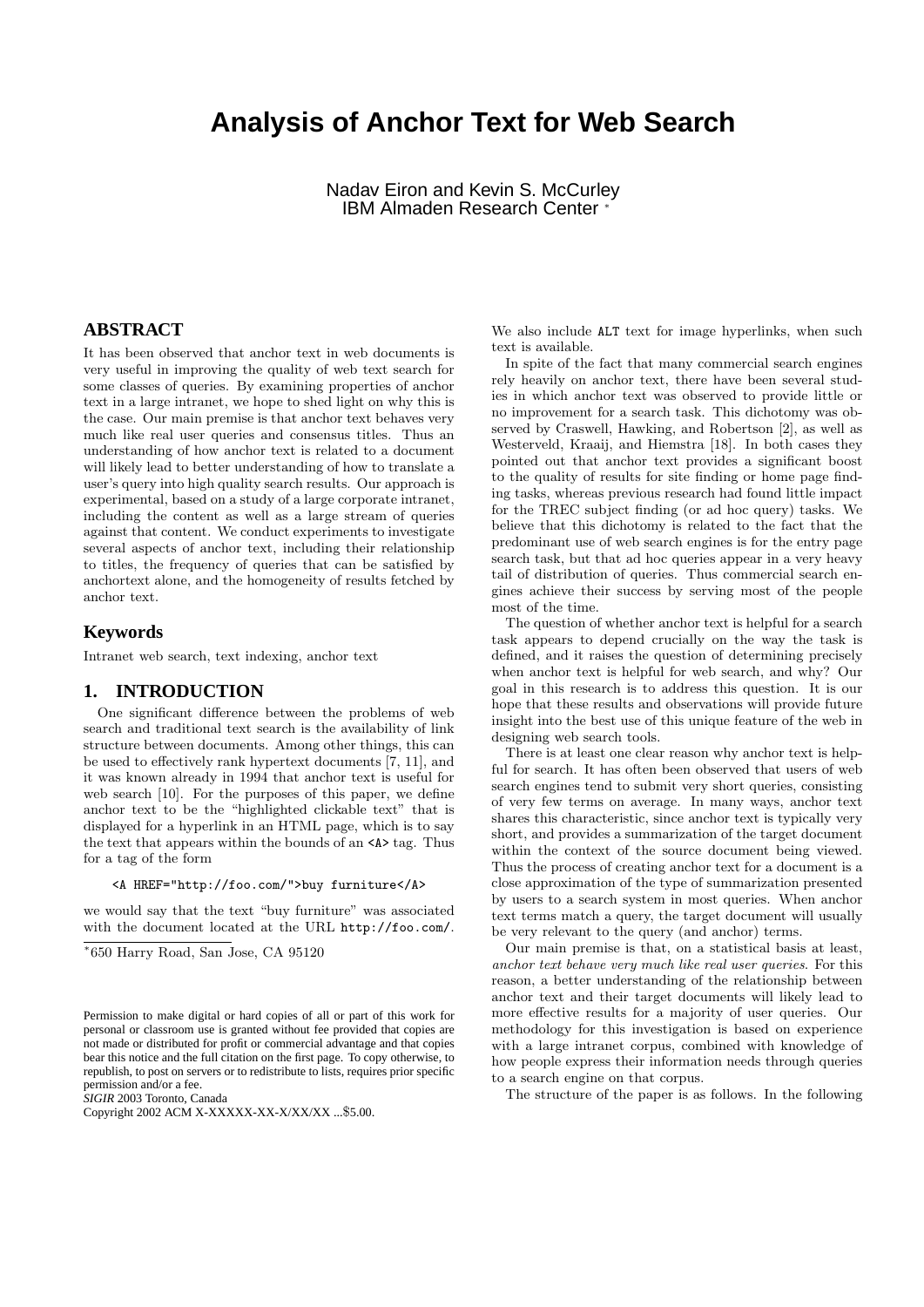section, we discuss the nature of the search problem, and some ways in which web search differs from traditional text search. In section 4 we describe the large corporate intranet that formed the corpus for our investigations, and why it was chosen over other more standard corpuses. In section 5 we present evidence for the hypothesis that in a statistical sense, anchortext and titles look more like queries than content. In section 10 we show that documents retrieved by anchor text techniques are in some sense "more cohesive" than documents retrieved by content indexing.

## **2. THE WEB SEARCH PROBLEM**

As part of our understanding of the role of anchor text in web search, we should return to first principles. At a high level, we might typically think of a search problem as an attempt to satisfy a user's informational goal or need. A user's informational need is translated into a query that is fed to a text search system. The text search system uses this query to locate documents that are relevant to the information task as specified by the query.

This definition is extremely broad, and in practice there are a number of factors that make it difficult to construct uniform evaluation techniques for the effectiveness of a search tool for this task.

- Definitions of "relevance" The concept of relevance has multiple definitions, and is often a source of ambiguity in evaluating a system. See [15, Chapter 5] or [17]. In particular, the relevance of a result may depend on the state of the user.
- Use of prior knowledge The user may know precisely what they are looking for, perhaps by having seen it before, or by having been told that it exists. A user may also know precisely the concept they are searching for, or they may not know exactly how to express the terminology of the concept they are searching for.
- Authoritativeness One critical feature that has fueled the rapid growth of the web is the fact that the barrier to publication is extremely low, and everyone can have a voice. This is unfortunately also a curse for information retrieval, because it results in a huge document collection of wildly varying degrees of credibility and authority. Typically, users value a few authoritative pages more than they would thousands of nonauthoritative pages on the subject, and system design revolves around the need to prune the list of potentially relevant documents.
- Goal of a system In web search it is often the case that queries match many documents, many more than the user could possibly ever read. However, because of the diversity of the sources and the sheer size of the corpus, many of these pages are either irrelevant in the context the user intended, or they are not authoritative enough to be useful for the user. It is typically more useful to the user for the search engine to return a smaller result set that contains pages that are either highly authoritative on the subject of the query (analogous to the home page finding task of TREC), or that are well linked to pages with additional information on the subject. For this reason, the TREC entry page search task provides a good model for the task faced by many web search systems.

An additional problem that arises on the World Wide Web is that authors often clamor for the attention of readers, which prompts the need for adversarial analysis into the design of web search. We have specifically chosen to avoid these issues by concentrating on the problem of intranet search. There is independent interest in focusing on intranets in particular, because the social forces surrounding their creation are different from the world wide web, and their usage is also different.

## **3. EVALUATION TECHNIQUES**

Much of the purpose of the TREC conference has been to develop a standard methodology by which the effectiveness of text search tools can be judged. Unfortunately, test methodology for search tends to incorporate assumptions about the nature of the search task. In cases when these assumptions are a close match to how users interact with search tools on a particular corpus, this methodology can be very effective. Unfortunately, there are many pitfalls in extrapolating from the results of these tests outside the scope of their implementation and definition. For example, the quality and homogeneity of the underlying corpus can directly affect the quality of search results for a particular approach, because some methods may be more robust to vagaries of a particular corpus.

The methodology used in TREC has been to use standard corpuses by which methods can be tested and judged against each other, using queries and tasks that are defined ahead of time. In this paper we pursue a somewhat different approach to understanding the nature of web search. We believe that in the evaluation of the success of a system, statistics about queries can be as significant as statistics about the content. For this reason, our investigation focuses on the structure of a large corporate intranet, and we use the knowledge of a set of queries by people searching for information within that corpus. One advantage of our approach is that we are able to see how real users express their information needs, by examination of the query logs on a search engine designed to search the underlying corpus.

We believe that such examination is complementary to the TREC approach, and that both have some value. In some ways this is similar to the evaluation of algorithms and complexity in computer science. The performance of an algorithm may be evaluated for its worst case performance, or it can be evaluated for its average case performance. It can also be evaluated as it performs on a probability distribution of inputs that mimics a real world data stream. The approaches are somewhat different, but complementary.

One disadvantage of our approach is that we are unable to make sweeping claims about precision and recall of a particular system, because the actual need is unknown to us. This is an area in which TREC excels, because a great deal of effort is expended to construct queries for which the underlying "right answer" is known. One danger in the TREC approach is the methodology only allows a small number of queries, and may not be representative of an actual workload. Moreover, these queries are designed to match the definition of the task, without examining the suitability of this definition against actual usage. By contrast, our approach of studying a relatively encapsulated corpus with a large set of users searching for a large number of concepts offers some hope for better modeling of the process by which users translate their information need into queries.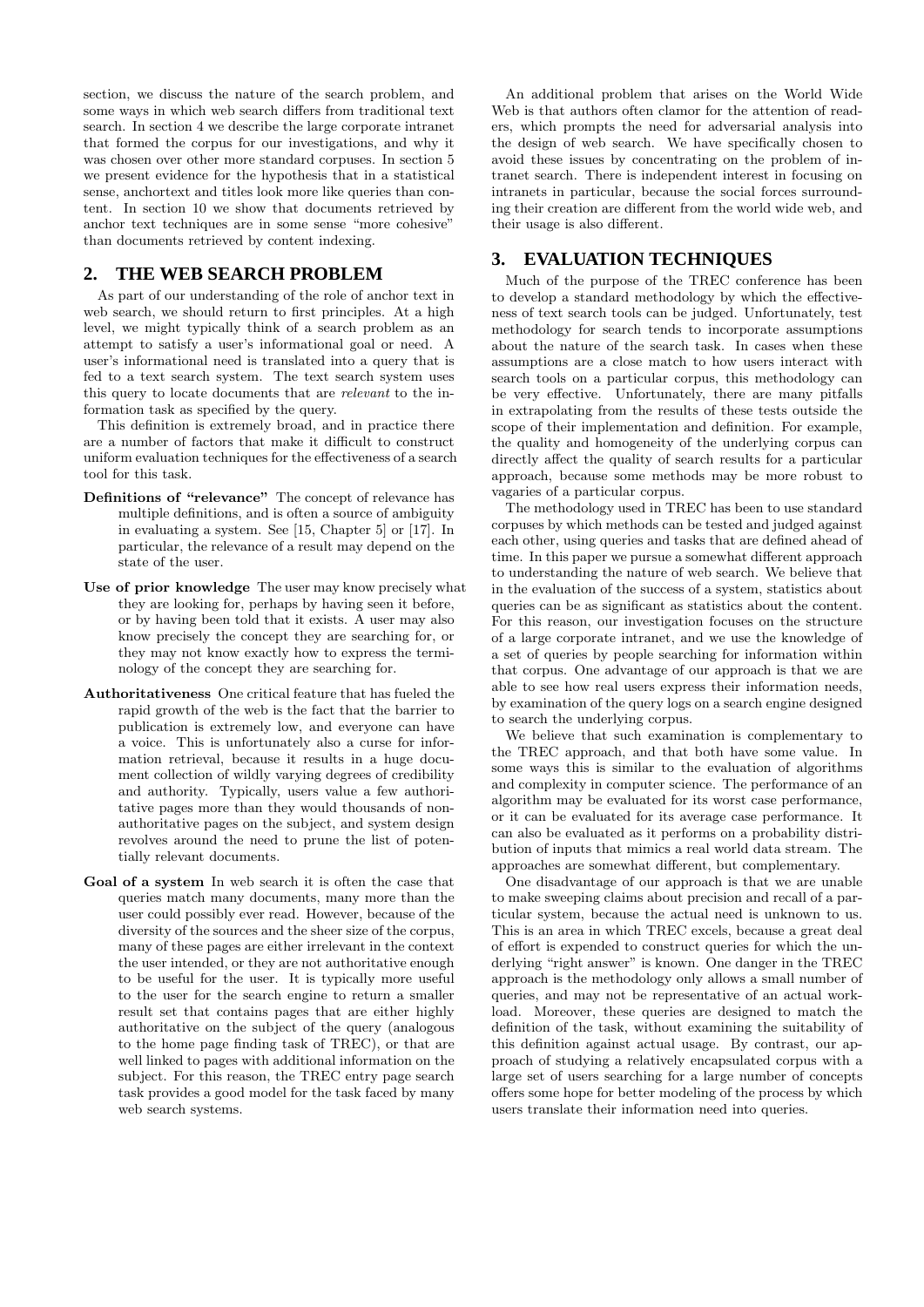Our approach does not eliminate the danger that the evaluation does not match the actual usage, because there is also a danger that the observed query statistics will reflect the state of the system as it already exists, but if the system is changed, the query statistics may change as people adjust their usage to the behaviour of the system.

## **4. OUR EXPERIMENTAL DATA**

We chose to run most of our experiments on a combination of documents on the internal and external sites of a large corporate intranet  $<sup>1</sup>$  (we refer to this collectively as</sup> the IBM Intranet), from which we crawled approximately 20 million URLs. The IBM intranet consists of approximately 7,000 servers worldwide, with documents in many different languages, and produced by a wide variety of content generation methods. Aside from the obvious content differences, this large intranet appears to mirror the commercial part of the web in many ways. Due to a variety of factors, the data in this crawl has a high degree of duplication, and once we removed all duplicate and near duplicate documents, we were left with 2,952,344 documents.

Tokenization and parsing of these documents producing 2,569,880 anchor text records, containing 57,144,748 tokens, of which 762,965 are distinct. Among these distinct tokens, only 448,534 are purely alphabetic, which reflects the fact that many of the anchor texts are machine-generated from databases or contain filenames. This is a fact of life among people working to index intranets or the World Wide Web – a large amount of the content that is to be indexed is not "pure text", but instead contains a mixture of text and other data produced by databases.

## **4.1 The Query Load**

One of the advantages of our corpus over other web data sets (e.g., the TREC data sets) is that we have access to the complete logs of queries made against this corpus by real-world users. In other words, not only do we have a large and fairly characteristic web data set, but we know how IBM employees characterize what they are looking for in this data set.

The queries we used in our experiments are based on a "live" log of the queries submitted to the IBM intranet search engine over a period of about five months in 2002. We have cleaned up the queries to eliminate queries that we believe originated with automated tools, and not actual human users (such as excessively long queries, queries with many "or" operators, etc.). We also eliminated all queries that used operators limiting the query to a specific host or a group of hosts, removed queries that contained phrases, and down-cased all terms. The final set of queries we use included 448,460 distinct queries, representing a total of 1,265,395 queries executed against the search engine. Figure 1 shows the resulting distribution of queries and query terms. As expected, the query distribution is a tail-heavy power law distribution.

It has often been observed that users of web search tend to submit very short queries [4, 16]. Our query logs exhibit a very similar behaviour (a more detailed analysis of IBM intranet query logs appeared in [19]). In particular, more than 50% of all queries consist of a single term.



Figure 1: The distribution of distinct queries and distinct query terms

## **5. FEATURES OF ANCHOR TEXT**

We believe that, in large part, the suitability of anchor text as features for hypertext search stems from the inherent similarity between anchor text and the queries user typically submit to search engines. Essentially, anchor text is typically a short summary of a document, rarely more than a few words long. Search queries are, many times, similar in nature: They are a few words long (see Figure 2), and express a summary of a subject that the user is interested in. Even when a search engine uses anchor text from many source pages as a single bag of words associated with the target page, the relative succintness of the anchor text remains unchanged. In many cases, multiple anchor texts referring to the same target page will be identical, but there are a significant fraction of pages that have multiple distinct anchor texts associated with them. In the corpus we studied there are more than 508,000 documents that have at least five distinct anchortexts associated with them.

Both anchor text and queries tend not to be complete sentences. There are a few very common colloquialisms such as "next" and "click here", but beyond that anchor text is usually just a noun phrase, providing a description of the target phrase. Similarly, most queries are either a noun phrase (such as "DB2 performance") or contain a collection of nouns and adjectives. Rarely are verbs key terms in a query. In that sense, the vocabulary of queries, as well as their grammatical form, is similar to that of anchor text, and vastly different from that of the full page content. The query logs that we studied show a heavy use of jargon and acronyms of the institution, and the same is true of anchor text in our corpus.

The distribution of the number of terms in queries and anchor text for the IBM intranet is shown in Figure 2. We have also included the distribution of the number of terms in titles from the corpus, as well as the number of distinct terms from all anchortext to a page. The number of distinct terms has a somewhat more heavy tail distribution than the others. It appears that titles and collected anchortext are very similar in their distribution of terms, and in the sections that follow we will address the degree to which they complement each other.

<sup>&</sup>lt;sup>1</sup>The identity of the corporation is withheld in order to comply with the anonymity of the submission.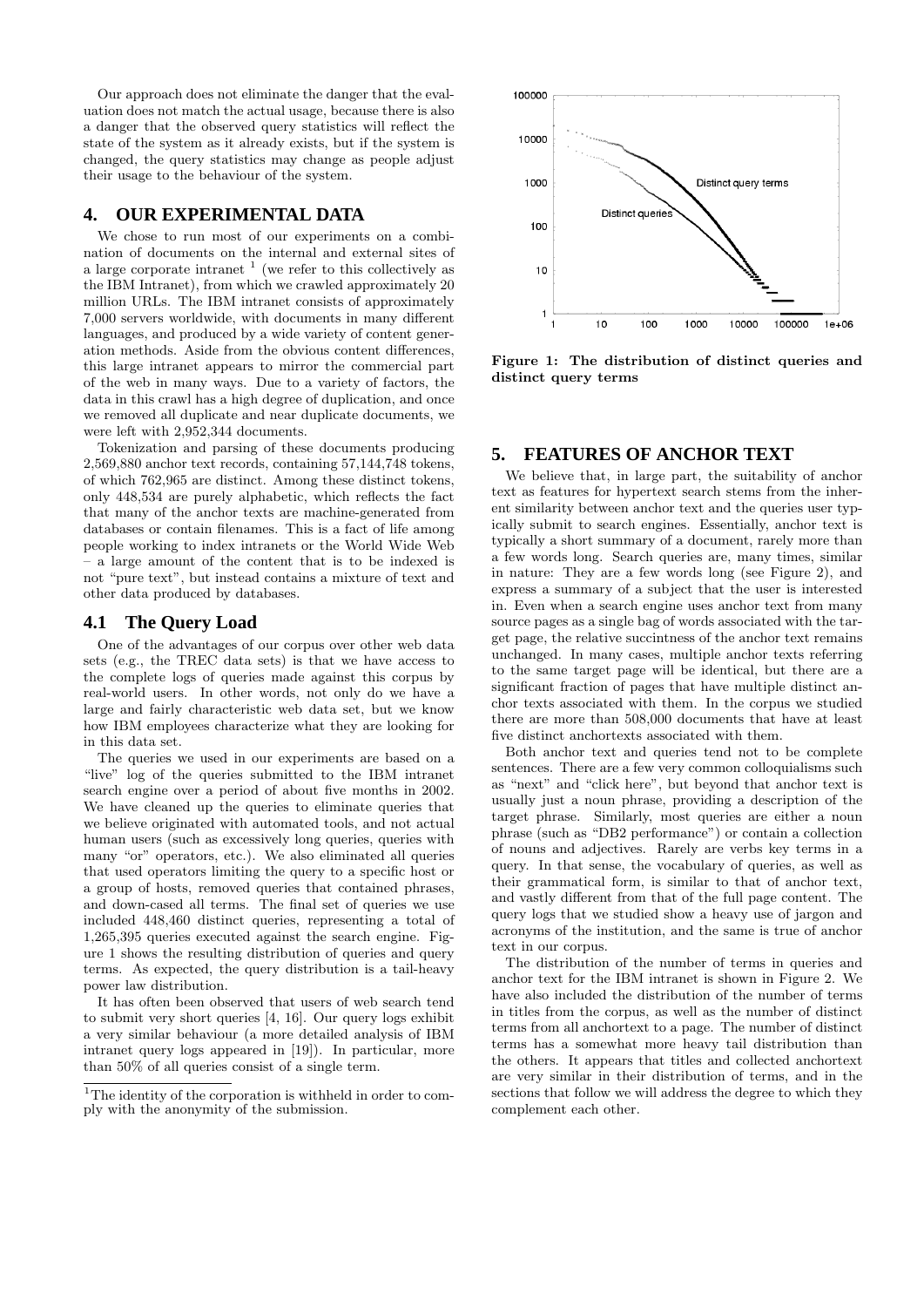

Figure 2: Number of distinct terms in titles, queries, individual anchor text, and collected anchortext. Collected anchortext aggregates all the anchor text from the links to the page.

## **6. ANCHOR TEXT, TITLES, AND QUERIES**

We have argued that one reason that anchor text is so useful for web search is because most users use short queries, and by so doing they tend to choose a very small number of terms that precisely summarize the pages they are looking for. We can model this by hypothesizing the existence of a space of "concepts" that users typically search for. When a user wants to search for this concept, they select a set of terms that describe the concept, and submit this as a query. Similarly, when an author wishes to insert a hyperlink to a page, they need to select anchor text that will provide a short summary for the page that is linked to. There are differences in the constraints placed on the selection of anchor text by an author and the selection of query terms by a search engine user, but as a first order approximation we could imagine them as being both selected from the same "concept space".

It was observed by Jin, Hauptmann, and Zhai [5] that document titles also bear a close resemblance to queries, and that they are produced by a similar mental process. Thus it is natural to expect that both titles and anchor text capture some notion of what a document is *about*, though they are linguistically dissimilar. One advantage that anchortext has over titles is that while there is typically only one title authored by the same author as the document itself, there can be many anchor texts, authored by the same author as the document or by other authors. Thus anchor text provided collective summary information. While it is natural to expect that titles should reflect a short summary of the document, there are instances in which the language of the document itself does not represent the collective wisdom of what the document is about. A good example is provided by the query "layoffs" which are often known in the corporate world by other language. Thus the use of anchor text can help with the problem of synonomy.

We performed an experiment to test this hypothesize that anchortext behaves like titles in capturing "aboutness" of documents. In order to do this, we compared the distribution of documents retrieved by matches in their titles, anchortext, and content. The result sets by content tended to

be much larger (as one would expect), but we would expect the documents fetched by title to be statistically more relevant to the queries. The question is whether the documents fetched by anchortext share this feature, and for this we used methodology to measure similarity of document collections.

#### **6.1 Term Frequency Similarity**

One common way to measure the similarity of two document collections is through similarity of their term frequency distributions see [6]. This reduces the problem to one of comparing two probability distributions, and for this there are numerous techniques (see [9]). One well known measure from information retrieval is the cosine distance. Given two probability distributions  $p$  and  $q$  on a set of terms  $T$ , we define the cosine distance as

$$
\cos(p,q) = \frac{\sum_{t \in T} p(t)q(t)}{\sqrt{\sum_{t \in T} p(t)^2} \sqrt{\sum_{t \in T} q(t)^2}}
$$

Another measure that is commonly used to measure distance between probability distributions is the Kullback-Leibler divergence, defined as

$$
D_{\mathrm{KL}}(p,q) = \sum_{t \in T} p(t) \log(p(t)/q(t))
$$

This measure has several drawbacks however, including the fact that it is asymmetric, and is only defined in the case where  $p$  is absolutely continuous with respect to  $q$  (because of the fact that  $q$  may vanish while  $p$  does not). Hence as an empirical measure, the Kullback-Leibler divergence is extremely sensitive to sparse data in the observations. An alternative measure is the (balanced) Jensen-Shannon divergence, which we define as:

$$
JS(p,q) = \frac{1}{2}(KL(p, (p+q)/2) + KL(q, (p+q)/2))
$$

Note that the Jensen-Shannon divergence is symmetric, and measures the distance from the two distributions to their mean. Because of our normalization, it is bounded between 0 and 1, and is 0 precisely when  $p$  and  $q$  are identical, and equal to 1 when p and q have disjoint support. The Jensen-Shannon divergence may be used in a test of the hypothesis that two samples are taken from the same distribution. Under this hypothesis, we would expect that  $JS(p, q) = 0$ . The larger  $JS(p, q)$  is, the more evidence that p and q are different, and in fact  $JS(p, q)$  is proportional to the minus logarithm of the probability that the two distributions are identical.

#### **6.2 Similarity of Titles and Anchor Text**

In order to test our hypothesis that documents returned by matches on anchortext are statistically more relevant to queries, we assume that documents fetched by title matches satisfy this and compare the results from using anchor text to the results from using titles. We picked 102 distinct random queries from the intranet query logs (representing 125 total queries from the logs) and fetched the result sets for them when querying by anchor text, titles, and content<sup>2</sup>.

 $^{2}\mathrm{We}$  limited the number of result set documents we fetch to 1000 for practical reasons. If a query's result set was larger, we sampled uniformly at random 1000 documents from the result set.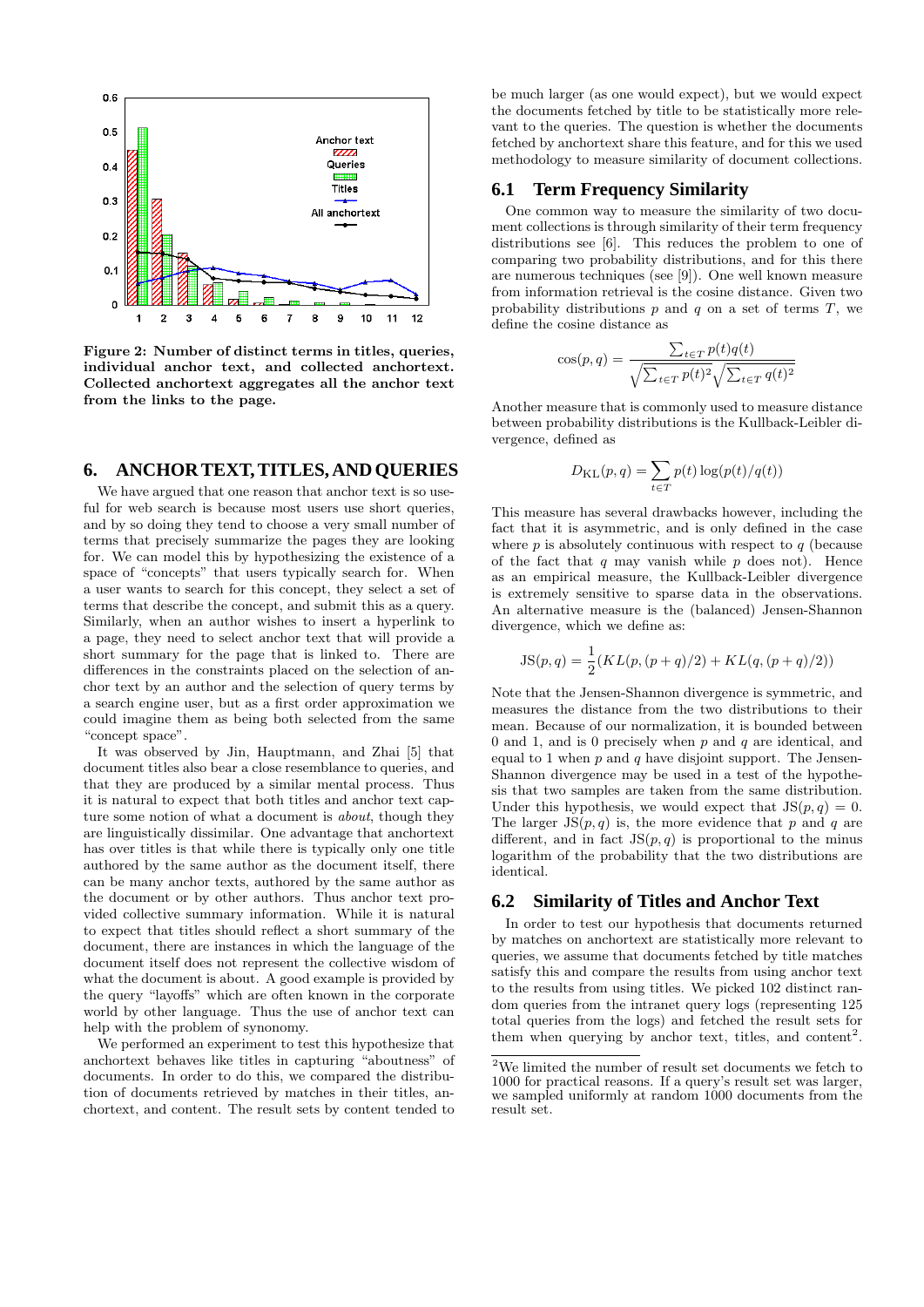For each query, we then compared the term frequency distributions from the documents fetched by the three methods. After discarding 9 queries for which we had empty result sets for one of the methods, there were 93 remaining queries, and for 59 of those the JS divergences showed the documents fetched by anchor text and titles to be more similar than the documents fetched by anchor text and content or the documents fetched by titles and content. Similar results were achieved using the cosine distance. This suggests that fetching documents by anchor text matches seems to produce documents that are very similar to documents that are fetched by title.

## **7. INCORPORATION INTO MODELS**

The main purpose of this work is to examine properties of anchor text that makes it particularly attractive for use in web search, but due to lack of space, we do not directly address the issue of how to best incorporate anchor text into models of information retrieval. In [2] it was observed that using anchor text alone in a BM25 ranking scheme was particularly good at the site finding task. In the final version of this paper we will include a reference to recent work [3] on TREC-style experiments on a different approach to mixing the effects of anchor text, content, titles, and other ranking schemes. We believe that this remains a fruitful area of research for the future.

In [8], they suggested a method by which it is possible to combine a language model for anchor text with a language model for content in a system based on statistical language models. The reasoning is that "anchor texts and the body texts ('content only') provide two very different textual representations of the documents." They followed a probabilistic model for information retrieval, in which documents are ranked by their probability of relevance to a given query. Under fairly standard assumptions, we have

$$
P(D|T_1,\ldots,T_n) \approx P(D) \prod_{i=1}^n \{(1-\lambda)P(T_i|C) + \lambda P(T_i|D)\}
$$

The quantity  $P(T_i|C)$  is estimated using the distribution of terms in the collection and the observation of queries made on the collection. The crucial difficulty in this approach is to estimate  $P(T_i|D)$ , namely the relevance of a term to a given document. In [8] it was suggested to mix two models of content for anchortext and anchor text, using

$$
P(T_i|D) \approx \mu P_{\text{content}}(T_i|D) + (1 - \mu)P_{\text{anchor}}(T_i|D)
$$

If a term appears in the anchortext of a document, then this term may be a likely candidate for inclusion in the model of similar documents, and this framework provides a way to incorporate this. Along similar lines, the incorporation of a language model for titles was addressed in [5]. The fact that anchor text functions in much the same way as title in summarizing a document suggests that it might make sense to unify these, particularly since they have significant correlation to each other. In section 8 we present evidence that these are strongly correlated to each other.

In the rest of this paper, our goal is not to measure the results of a particular search engine on a particular corpus, but rather to examine characteristics of anchor text that are relevant to different approaches. We make no attempt to address the ranking of documents according to their relevance to a query, although this is clearly the major problem in an environment in which there are simply too many potential results to present to a user. Our goal is only to make statistical comparisons between result sets fetched using different features of web documents, and for this reason we use only simplistic models of information retrieval hereafter. Specifically, we use Salton's Vector Model [14, 13] and the classic probabilistic Binary Independence Retrieval model [12]. The inclusion of stemming, case preservation, multilinqual methods, or other sophisticated techniques are useful for achieving better retrieval and ranking of results, but they would unnecessarily complicate our statistical observations so we omitted them. We refer the reader to [1] for a survey of information retrieval models.

#### **8. QUERYING BY ANCHOR TEXT**

As a first test, we wished to judge how effective anchor text alone would be in text indexing. We therefore constructed an inverted index of the anchor text for the document set, by concatenating together all of the anchor text of links pointing to a document, and using that as a virtual document instead of the actual content. We created similar indices to allow us to perform queries on the content and the titles of documents. We then selected a set of 10,000 random queries from the query log, resulting in a total of 7474 distinct queries (so that they represent a representative sample of the distribution of actual queries).

Table 1 shows the number of queries that had non-empty result sets using each of the three indices. We break down the results by the size of the query.

| Terms in query                |       |        |    |          |      | all |
|-------------------------------|-------|--------|----|----------|------|-----|
| $\%$ satisfied by anchor text | $-72$ | 62     | 42 | 40       | 25 L | 60  |
| % satisfied by titles         | 70    | $55-1$ |    | 29 32 14 |      | 55  |
| % satisfied by content        | 74    | 82     | 85 | 87       |      |     |

#### Table 1: Number of queries of various sizes for which results were found using each of the three indices we built

One interesting observation from this is that the use of multiple terms in queries has a different effect on titles than it does on anchor text. While on short queries titles and anchor text provide similar performance (at least by this crude measure), the advantage anchor text has over titles grows significantly as the size of the query grows. This suggests that the events of individual query terms appearing in anchor text for a document are not independent. Hence we might expect that a large fraction of multi-term queries are not ad hoc queries, but are instead entry page queries using a multi-term name for the information need, or terms that may be used to defined the same concept in different situation and by different people.

We also examined the following related question: how often does searching anchor text find documents that do not contain the search terms themselves? Much to our surprise, out of 1000 pages picked at random from the corpus we found only 664 for which all terms that appear in anchor text also appear in the content. 130 of these 1000 pages had none of their anchor text contained in the document itself. However, when looking at the results of our 7474 randomly chosen queries, we find that a full 86.5% of the pages that were found by querying on anchor text were also found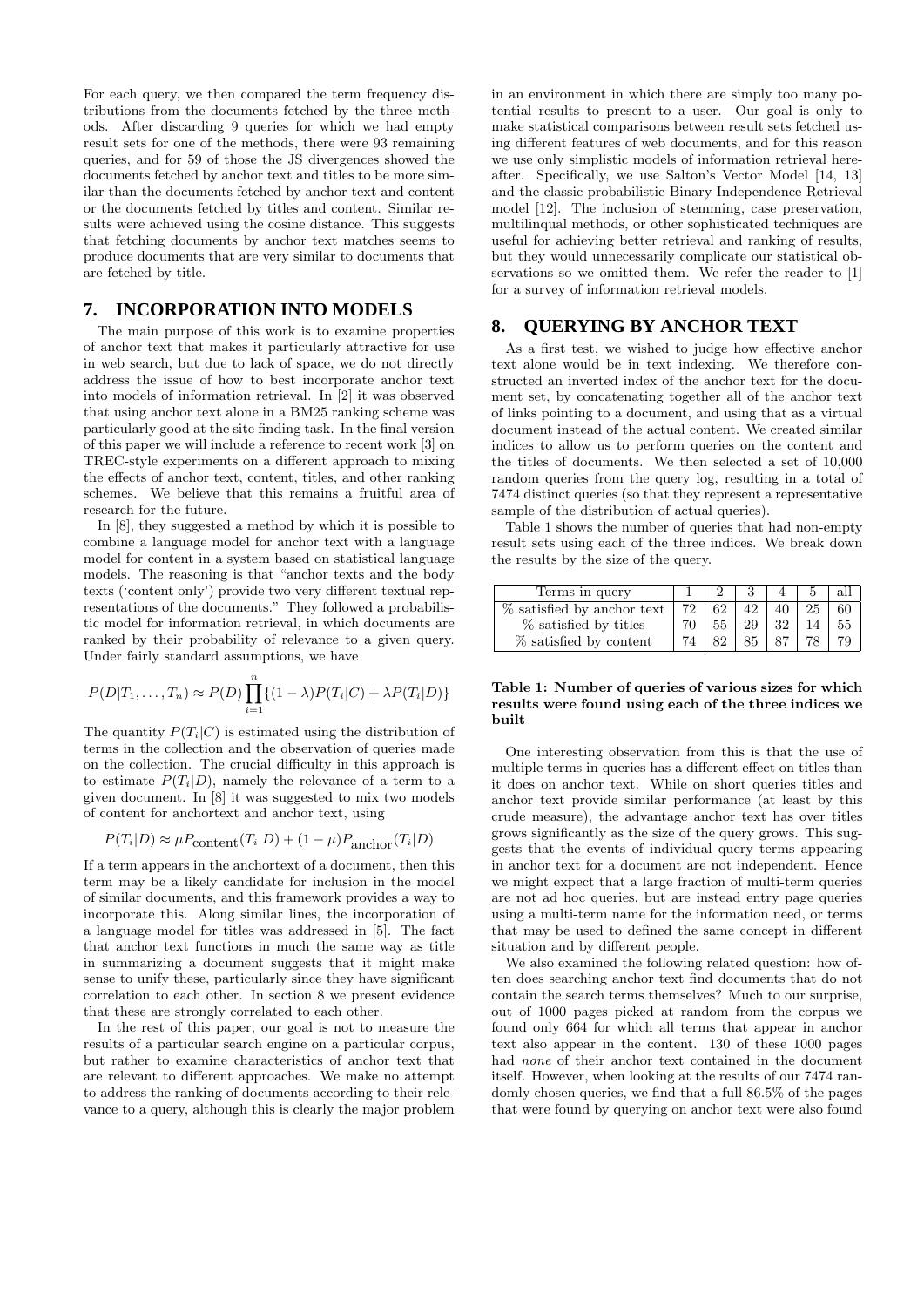by querying on content. We therefore conclude that the terms that typically occur in queries are more likely to be repeated in the content than the average anchor text term. This phenomenon can be explained by the prevalance of anchor text that serves navigational purposes (such as "next", "up", "prev", "click here") which typically is not repeated in the text, but is not useful for querying either. These results confirm the intuition that anchor text querying typically finds smaller result sets that are almost always entirely contained in the result sets found by querying on content.

#### **8.1 Overlap of Titles and Anchor Text**

Since titles and anchortext have been observed to fulfill a very similar function, it is natural to ask if they are essentially identical. For the IBM intranet, we found 320,826 distinct alphabetic terms in anchor text, whereas the titles contained only 139,617 distinct alphabetic terms. In order to further address question this, we investigated how often anchortext for a document contained terms in the document that were not in the title of the document. In order to concentrate our attention on "important" terms, we confined our counting to terms that had actually appeared in the search logs. Among the 2,395,766 documents for which we had anchor text, content, and title information,  $60.6\%$  contained terms that people had searched for, were contained in their body and their anchor text, but not in their title. Fully 13.5% had 6 or more additional such query terms in their anchortext. Thus it appears that anchor text provides a potentially important enrichment of the information supplied by authors in their titles.

## **9. ANCHOR TEXT TERM DISTRIBUTION**

Just as ordinary text has certain words that appear frequently such as "the" and "if", so does anchortext. In particular, there are many commonly used phrases or words in anchortext such as "click here" or "home", or "next", and these query terms should receive relatively little weight in evaluating the relevance of a document to a query. One notable difference is that the most common terms in anchortext are generally not the same terms that appear frequently in text. In particular, Table 2 shows the sixteen mostly commonly occuring words in both anchortext and content of the IBM intranet. There is some overlap to be sure, but each has their own common vocabulary and terms that often appear in anchortext can be somewhat rare in content. This is not altogether surprising, but it suggest that any indexing method that depends on term frequencies should keep track of these statistics separately in order to fully exploit the semantic meaning of anchor text. A similar suggestion was made in [8].

## **10. HOMOGENEITY AND ANCHOR TEXT**

The predominant use of short queries in web search suggests that the most common goal of users is to find an "entry page" for a given topic that they specify, and inspection of the most common queries from the intranet search log that we studied is consistent with this. Some examples of very popular queries from the intranet search log include "vacation", "benefits", "travel", or "reserve". Each of these terms has broad usage, but it is natural to expect that users are searching for the entry page of a specific business function known under this name. One problem of searching content

| Most common alphabetic terms |                          |              |  |  |  |
|------------------------------|--------------------------|--------------|--|--|--|
| Anchor text                  | $\operatorname{Content}$ | Titles       |  |  |  |
| next                         | $_{\rm the}$             | (omitted)IBM |  |  |  |
| topic                        | to                       | calendar     |  |  |  |
| domain                       | a                        | bookserver   |  |  |  |
| (omitted)IBM                 | of                       | bookmanager  |  |  |  |
| prev                         | and                      | for          |  |  |  |
| previous                     | in                       | of           |  |  |  |
| page                         | for                      | via          |  |  |  |
| to                           | (omitted)IBM             | and          |  |  |  |
| index                        | is                       | news         |  |  |  |
| the                          | this                     | by           |  |  |  |
| for                          | h                        | index        |  |  |  |
| and                          | <sub>on</sub>            | linux        |  |  |  |
| search                       | that                     | software     |  |  |  |
| of                           | by                       | guide        |  |  |  |
| linux                        | <b>or</b>                | java         |  |  |  |
| contents                     | you                      | channel      |  |  |  |

Table 2: Most frequent terms in anchor text, content, and titles of the IBM intranet. Note that only 5 of the top 16 anchor text terms appear as most frequent terms in content.

for these terms is that it tends to turn up pages that represent every possible use of the term. Our observation from using anchor text in search is that it tends to concentrate on pages that would naturally be summarized by that single term, and are therefore fairly narrow in their scope.

In order to test this hypothesis, we need to measure the homogeneity of the result sets using anchor text and content to perform our lookups. The precise definition of homogeneity of a corpus has several definitions, but we chose to use a methodology similar to that of Kilgariff and Rose [6]. They proposed several quantitative measures of homogeneity, based on the principle that you should randomly divide the corpus into two pieces and measure the similarity of the two pieces to each other. In [6] it was suggested to use a Spearman or Chi square statistic, or else use a cross-entropy measure. Instead we chose to use the Jensen-Shannon divergence and cosine distances as measures of dissimilarity for the two halves of the corpus.

Our experiment was as follows. We used the same 102 distinct random queries that were described in section 5. We then computed the homogeneity, in terms of term distribution, for each result set.

We discarded queries for which result sets were small. since homogeneity of small document sets is very sensitive and cannot be regarded as a reliable indication of the utility of the documents to a human user. Figure 3 shows the results for the 14 queries out of the 102 for which both anchor text and content result sets contained more than 800 documents. The results indeed indicate that, except for one outlier query, the homogeneity of the anchor text result sets is higher than that of the result sets obtained by querying on content.

The improved homogeneity of results returned by anchor text suggests that documents returned by matches on anchor text will tend to be focused on just one meaning of the terms queried for, and that this meaning will be the most common meaning. One of the reasons for this phenomenon is the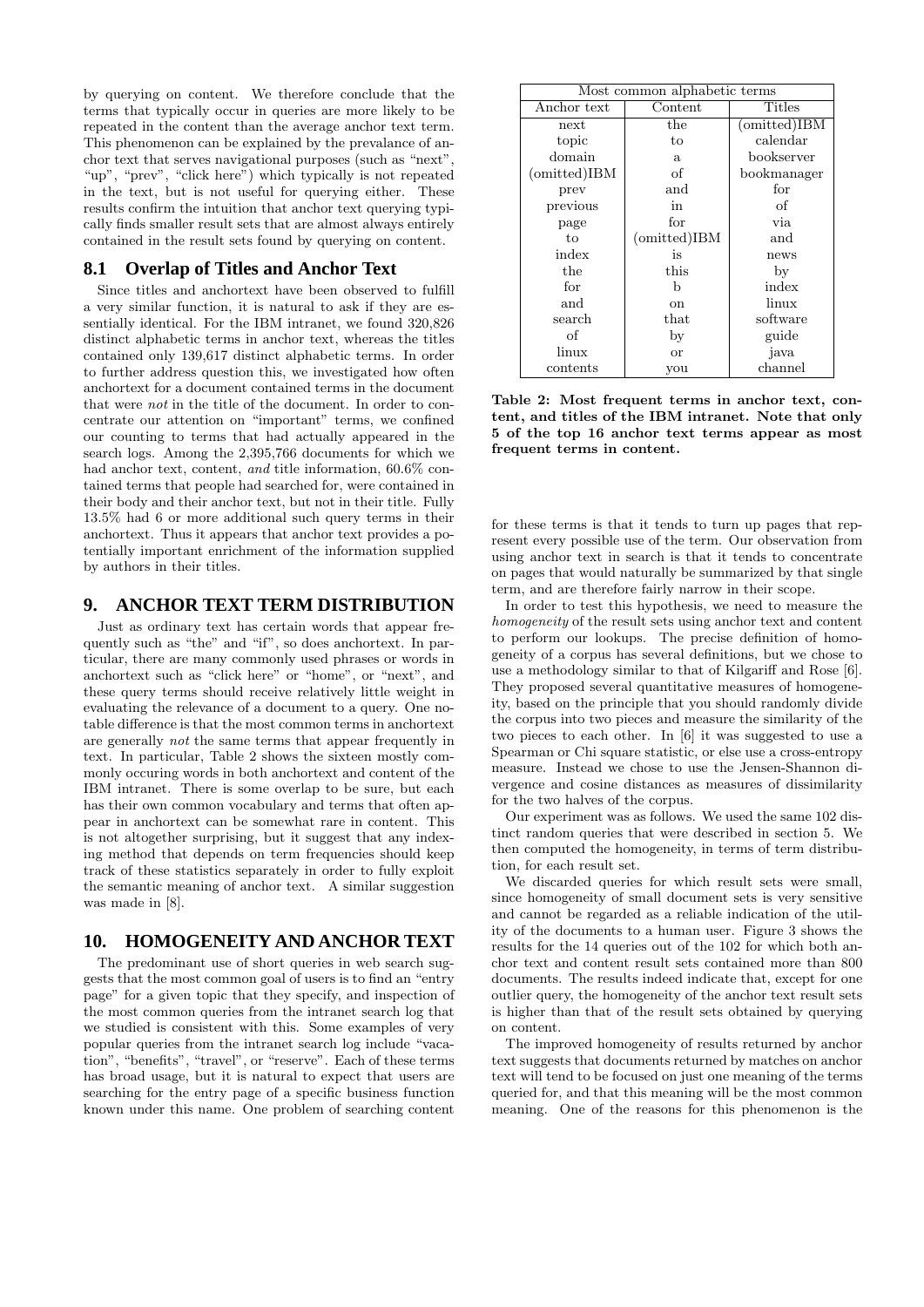

Figure 3: Homogeneity of result sets by anchor and by content for queries with large result sets.

brevity of anchor text when compared to documents. When matching a multi-word query against a long document, the various words of the query may match in different parts of the document. These parts may talk of only distantly related subjects, and therefore, while each one of the words queries on indeed appears, they never appear within the same context. Hence, the document is not a good match for the concept represented by the query. Anchor text, on the other hand, is short enough that if multiple words from the query appear in it, they always appear in great proximity, and will therefore tend to have the same meaning as they have in the query itself. One might expect the same to be true of titles, however, as we mentioned in Section 8, titles are not rich enough to be useful for multi-word queries.

## **11. CONCLUSIONS**

We have presented a statistical study of the nature of anchor text and real user queries on a large corpus of corporate intranet documents. We have found significant evidence that supports our hypothesis that anchor text resembles real-world queries in terms of its term distribution and length. We have also found that anchor text is typically less ambiguous than other types of texts, resulting in a more coherent and focused result set for queries based on anchor text than for those based on other features of the corpus. In addition to providing a better match than titles or content to the language people use for queries, anchor text also holds the promise of providing more authoritative results to queries.

We have also studied the nature of titles of documents in our corpus. While traditional text search engines have found titles to be a very useful feature of a document, we have found titles to be far less useful than anchor text. While titles are typically longer than individual anchor text, many pages (especially highly relevant pages) have many individual anchor texts pointing to them. This provides for a much better indication of the summarization of the page in different contexts, by different people, than that afforded by a single title which is authored by one author.

We believe that the study of real user queries on real corpora is essential if an improvement of the average "user experience" with hypertext search is to be gained. Current typical search engine users, as well as hypertext authors, are far from being the professional information retrieval experts who were the typical users of earlier search engines.

We hope our results, and other similar results that may follow, will lead to a better understanding of when and why different features of a hypertext corpus contribute to the performance of search engines. Such understanding should ultimately lead to better search engines that apply the most appropriate search techniques depending on query and corpus characteristics.

#### **12. REFERENCES**

- [1] Ricardo Baeza-Yates and Berthier Ribeiro-Neto. Modern Information Retrieval. ACM Press and Addison Wesley, New York, 1999.
- [2] Nick Craswell, David Hawking, and Stephen E. Robertson. Effective site finding using link anchor information. In Proc. of the 24th annual international ACM SIGIR conference on research and development in information retrieval, pages 250–257, New Orleans, Louisiana, USA, September 2001. Association for Computing Machinery.
- [3] Ronald Fagin, Ravi Kumar, Kevin S. McCurley, Jasmine Novak, D. Sivakumar, John A. Tomlin, and David P. Williamson. Searching the workplace web. In Proceedings of the Twelfth International World Wide Web Conference, Budapest, 2003.
- [4] B. J. Jansen and U. Pooch. A review of web searching studies and a framework for future research. Journal of the American Society of Information Science and Technology, 53(3):235–246, 2000.
- [5] Rong Jin, Alex G. Hauptmann, and ChengXiang Zhai. Title language model for information retrieval. In Proc. of the 25th annual international ACM SIGIR conference on research and development in information retrieval, pages 42–48, Tampere, Finland, August 2002. Association for Computing Machinery.
- [6] Adam Kilgariff and Tony Rose. Measures for corpus similarity and homogeneity. In Proceedings of the 3rd Conference on Empirical Methods in Natural Language Processing, Granada, Spain, May 1998.
- [7] J. Kleinberg. Authoritative sources in a hyperlinked environment. Journal of the ACM, 46(5):604–632, 1999.
- [8] W. Kraaij, T. Westerveld, and D. Hiemstra. The importance of prior probabilities for entry page search. In Proc. of the 25th annual international ACM SIGIR conference on research and development in information retrieval, pages 27–34. Association for Computing Machinery, 2002.
- [9] Lillian Lee. Measures of distributional similarity. In Proceedings of the 37th Association for Computationl Linguistics, pages 25–32, 1999.
- [10] Oliver A. McBryan. GENVL and WWWW: Tools for taming the Web. In Proceedings of the First International Conference on the World Wide Web, Geneva, Switzerland, May 1994. CERN.
- [11] L. Page, S. Brin, R. Motwani, and T. Winograd. The PageRank citation ranking: Bringing order to the web. Technical report, Stanford Digital Library Technologies Project, 1998.
- [12] S. E. Robertson and K. Sparck Jones. Relevance